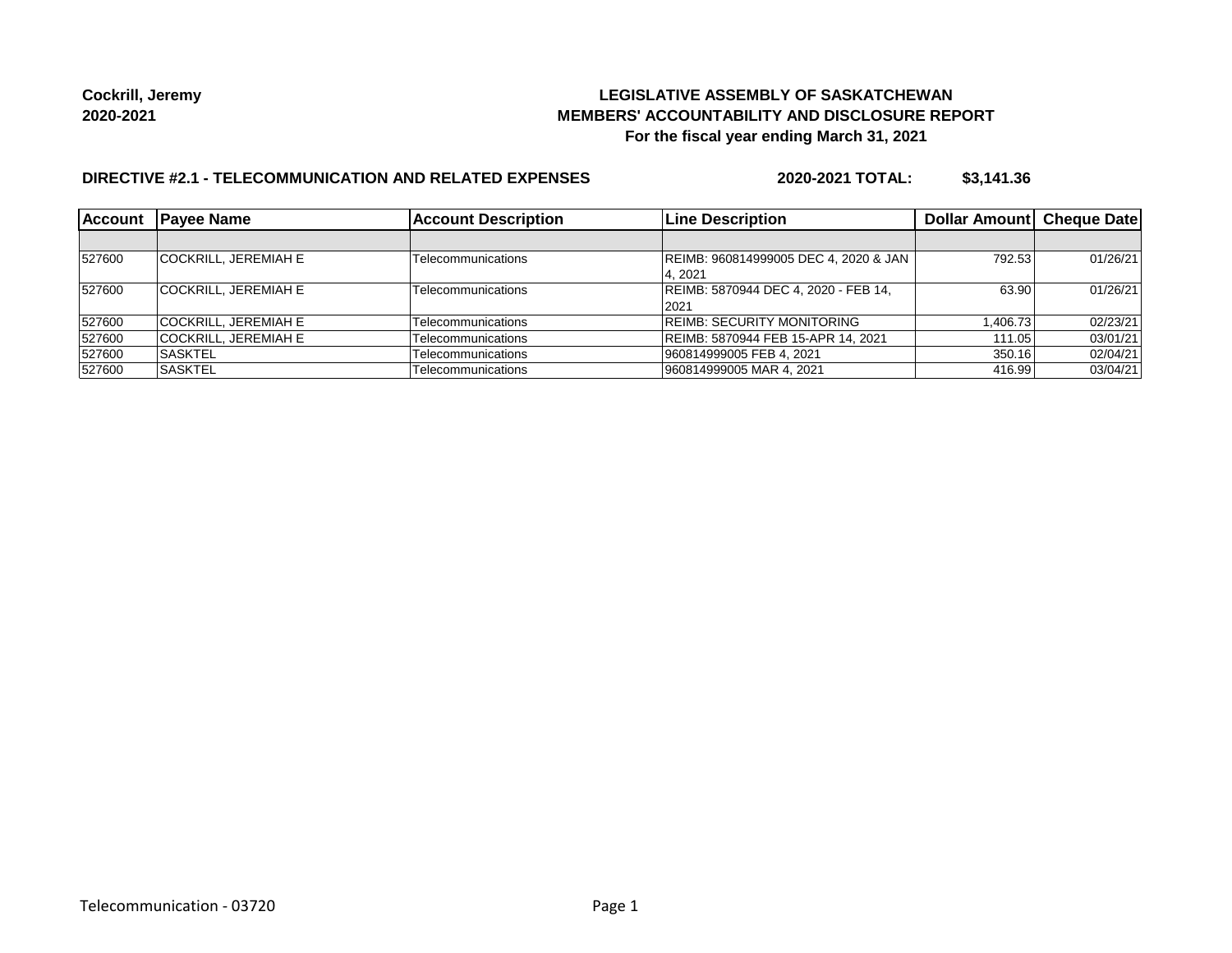# **LEGISLATIVE ASSEMBLY OF SASKATCHEWAN MEMBERS' ACCOUNTABILITY AND DISCLOSURE REPORT For the fiscal year ending March 31, 2021**

#### **DIRECTIVE #3.1 - MLA TRAVEL AND LIVING EXPENSES**

**2020-2021 TOTAL: \$14,362.26**

| <b>Account</b> | <b>Payee Name</b>                                | <b>Account Description</b>  | <b>Line Description</b>                     | Dollar Amount | Cheque Date |
|----------------|--------------------------------------------------|-----------------------------|---------------------------------------------|---------------|-------------|
|                |                                                  |                             |                                             |               |             |
| 541900         | <b>BATTLEFORDS CHAMBER OF</b><br><b>COMMERCE</b> | Elected Rep - Travel        | MLA AND CA TRAVEL                           | 50.00         | 02/09/21    |
| 541900         | <b>COCKRILL, JEREMIAH E</b>                      | Elected Rep - Travel        | MLA TRAVEL OCT 29 - NOV 29, 2020            | 2,295.42      | 12/02/20    |
| 541900         | <b>COCKRILL, JEREMIAH E</b>                      | Elected Rep - Travel        | DEC 2020 MLA REGINA<br><b>ACCOMMODATION</b> | 2,300.00      | 12/04/20    |
| 541900         | COCKRILL, JEREMIAH E                             | Elected Rep - Travel        | MLA TRAVEL NOVEMBER 29 - DEC 11,<br>2020    | 1,493.93      | 12/15/20    |
| 541900         | <b>COCKRILL, JEREMIAH E</b>                      | Elected Rep - Travel        | MLA TRAVEL DEC 13-16, 2020                  | 652.43        | 01/06/21    |
| 541900         | COCKRILL, JEREMIAH E                             | Elected Rep - Travel        | JAN 2021 MLA REGINA<br>ACCOMMODATION        | 1,150.00      | 01/08/21    |
| 541900         | <b>COCKRILL, JEREMIAH E</b>                      | Elected Rep - Travel        | MLA TRAVEL JAN 5-7, 2021                    | 614.59        | 01/11/21    |
| 541900         | <b>COCKRILL, JEREMIAH E</b>                      | Elected Rep - Travel        | MLA TRAVEL JAN 10-14, 2021                  | 770.99        | 01/26/21    |
| 541900         | <b>COCKRILL, JEREMIAH E</b>                      | Elected Rep - Travel        | MLA TRAVEL JAN 24-27, 2021                  | 677.49        | 02/01/21    |
| 541900         | <b>COCKRILL, JEREMIAH E</b>                      | <b>Elected Rep - Travel</b> | FEB 2021 MLA REGINA<br><b>ACCOMMODATION</b> | 1,509.47      | 02/08/21    |
| 541900         | <b>COCKRILL, JEREMIAH E</b>                      | Elected Rep - Travel        | FEB 2021 MLA REGINA<br><b>ACCOMMODATION</b> | 36.75         | 02/22/21    |
| 541900         | COCKRILL, JEREMIAH E                             | Elected Rep - Travel        | MLA TRAVEL JAN 31- FEB 3, 2021              | 687.04        | 02/23/21    |
| 541900         | COCKRILL, JEREMIAH E                             | Elected Rep - Travel        | MAR 2021 MLA REGINA<br>ACCOMMODATION        | 1,150.00      | 03/01/21    |
| 541900         | <b>COCKRILL, JEREMIAH E</b>                      | Elected Rep - Travel        | MLA TRAVEL FEB 21-26, 2021                  | 895.09        | 03/01/21    |
| 541900         | <b>COCKRILL, JEREMIAH E</b>                      | Elected Rep - Travel        | FEB 2021 MLA REGINA<br><b>ACCOMMODATION</b> | 39.29         | 03/01/21    |
| 541900         | <b>COCKRILL, JEREMIAH E</b>                      | Elected Rep - Travel        | MAR 2021 MLA REGINA<br><b>ACCOMMODATION</b> | 39.77         | 03/31/21    |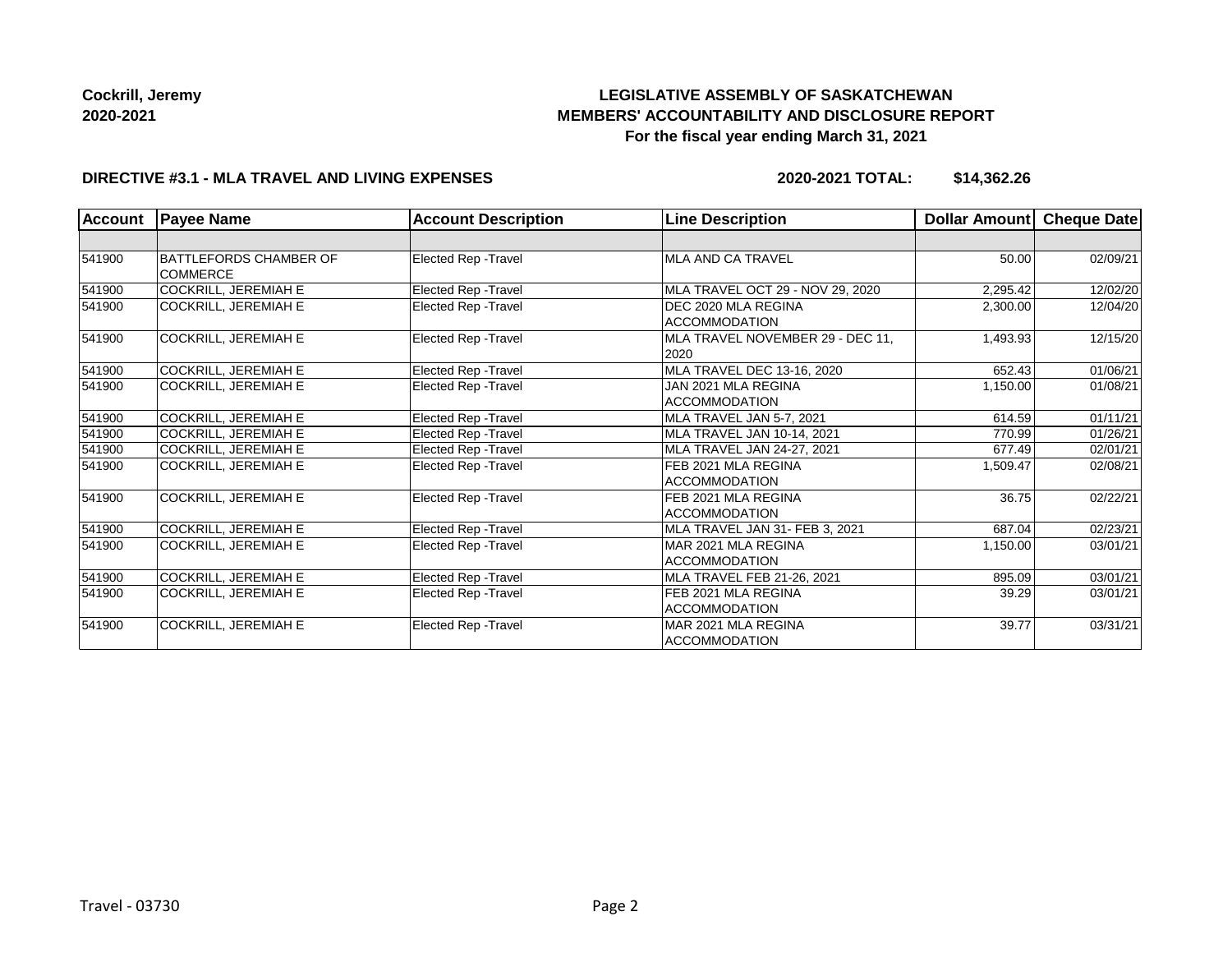## **LEGISLATIVE ASSEMBLY OF SASKATCHEWAN MEMBERS' ACCOUNTABILITY AND DISCLOSURE REPORT For the fiscal year ending March 31, 2021**

#### **DIRECTIVE #4.1 - CONSTITUENCY SERVICE EXPENSES**

**2020-2021 TOTAL: \$24,233.59**

| <b>Account</b> | <b>Payee Name</b>                                | <b>Account Description</b>                | <b>Line Description</b>             | Dollar Amount Cheque Date |          |
|----------------|--------------------------------------------------|-------------------------------------------|-------------------------------------|---------------------------|----------|
|                |                                                  |                                           |                                     |                           |          |
| 522000         | 625097 SASKATCHEWAN LTD.                         | Rent of Ground, Buildings and Other Space | DEC 2020 MLA OFFICE RENT            | 1,500.00                  | 01/01/21 |
|                |                                                  |                                           |                                     |                           |          |
| 522000         | 625097 SASKATCHEWAN LTD.                         | Rent of Ground, Buildings and Other Space | <b>DEPOSIT MLA OFFICE RENT</b>      | 1,500.00                  | 01/01/21 |
| 522000         | 625097 SASKATCHEWAN LTD.                         | Rent of Ground, Buildings and Other Space | JAN 2021 MLA OFFICE RENT            | 1,500.00                  | 01/01/21 |
| 522000         | 625097 SASKATCHEWAN LTD.                         | Rent of Ground, Buildings and Other Space | <b>FEB 2021 MLA OFFICE RENT</b>     | 1,500.00                  | 01/28/21 |
| 522000         | 625097 SASKATCHEWAN LTD.                         | Rent of Ground, Buildings and Other Space | MAR 2021 MLA OFFICE RENT            | 1,500.00                  | 03/01/21 |
| 522700         | 625097 SASKATCHEWAN LTD.                         | Utilities - Electricity and Nat Gas       | UTILITIES NOV/20 - FEB/21           | 950.19                    | 03/01/21 |
| 522700         | COCKRILL, JEREMIAH E                             | Utilities - Electricity and Nat Gas       | REIMB: 100-2185502-305 DEPOSIT      | 463.50                    | 02/23/21 |
| 522700         | SASKPOWER CORPORATION                            | Utilities - Electricity and Nat Gas       | 510007972696 MAR 17, 2021           | 190.03                    | 03/17/21 |
| 525000         | COCKRILL, JEREMIAH E                             | Postal, Courier, Freight and Related      | <b>REIMB: POSTAGE</b>               | 14.50                     | 03/31/21 |
| 530000         | ULTRA PRINT SERVICES LTD.                        | <b>Communications Development Costs</b>   | ADVERTISING PRODUCTION              | 2,716.78                  | 03/01/21 |
| 530300         | MARU GROUP CANADA INC.                           | Primary Research/Focus group              | AD HOC RESEARCH                     | 632.97                    | 03/01/21 |
| 530500         | <b>COCKRILL, JEREMIAH E</b>                      | Media Placement                           | <b>REIMB: ADVERTISING</b>           | 1,420.00                  | 01/18/21 |
| 530500         | COCKRILL, JEREMIAH E                             | Media Placement                           | <b>REIMB: ADVERTISING</b>           | 592.60                    | 01/26/21 |
| 530500         | JIM PATTISON BROADCAST GROUP                     | Media Placement                           | <b>ADVERTISING</b>                  | 720.00                    | 03/31/21 |
| 530500         | JIM PATTISON BROADCAST GROUP                     | Media Placement                           | ADVERTISING                         | 720.00                    | 03/31/21 |
| 530500         | PNG PRAIRIE NEWSPAPER GROUP                      | Media Placement                           | ADVERTISING                         | 145.29                    | 03/01/21 |
| 530500         | PNG PRAIRIE NEWSPAPER GROUP                      | Media Placement                           | ADVERTISING                         | 86.29                     | 03/01/21 |
| 530500         | PNG PRAIRIE NEWSPAPER GROUP                      | Media Placement                           | ADVERTISING                         | 86.29                     | 03/01/21 |
| 530500         | PNG PRAIRIE NEWSPAPER GROUP                      | Media Placement                           | ADVERTISING GST EXEMPT              | 185.29                    | 03/01/21 |
| 530500         | PNG PRAIRIE NEWSPAPER GROUP                      | Media Placement                           | <b>ADVERTISING</b>                  | 258.87                    | 03/01/21 |
| 530500         | PNG PRAIRIE NEWSPAPER GROUP                      | Media Placement                           | ADVERTISING                         | 86.29                     | 03/01/21 |
| 530500         | PNG PRAIRIE NEWSPAPER GROUP                      | Media Placement                           | <b>ADVERTISING</b>                  | 86.29                     | 03/10/21 |
| 530500         | PNG PRAIRIE NEWSPAPER GROUP                      | Media Placement                           | <b>ADVERTISING</b>                  | 86.29                     | 03/17/21 |
| 530500         | PNG PRAIRIE NEWSPAPER GROUP                      | Media Placement                           | <b>ADVERTISING</b>                  | 86.29                     | 03/24/21 |
| 530500         | PNG PRAIRIE NEWSPAPER GROUP                      | Media Placement                           | <b>ADVERTISING</b>                  | 86.29                     | 03/31/21 |
| 530500         | TWIN RIVERS CURLING CLUB                         | Media Placement                           | <b>ADVERTISING GST EXEMPT</b>       | 500.00                    | 03/15/21 |
| 530800         | ULTRA PRINT SERVICES LTD.                        | Publications                              | <b>MAILOUT</b>                      | 1,341.96                  | 03/31/21 |
| 530900         | COCKRILL, JEREMIAH E                             | Promotional Items                         | <b>REIMB: FLAGS/OFFICE SUPPLIES</b> | 221.78                    | 03/26/21 |
| 531100         | ULTRA PRINT SERVICES LTD.                        | <b>Exhibits and Displays</b>              | OFFICE SIGNAGE                      | 373.12                    | 03/30/21 |
| 542000         | <b>BATTLEFORDS CHAMBER OF</b><br><b>COMMERCE</b> | Travel                                    | MLA AND CA TRAVEL                   | 25.00                     | 02/09/21 |
| 550100         | ULTRA PRINT SERVICES LTD.                        | <b>Printed Forms</b>                      | LETTERHEAD/BUSINESS CARDS/MAPS      | 1,292.14                  | 03/01/21 |
| 550200         | ULTRA PRINT SERVICES LTD.                        | Books, Mags and Ref Materials             | LETTERHEAD/BUSINESS CARDS/MAPS      | 267.12                    | 03/01/21 |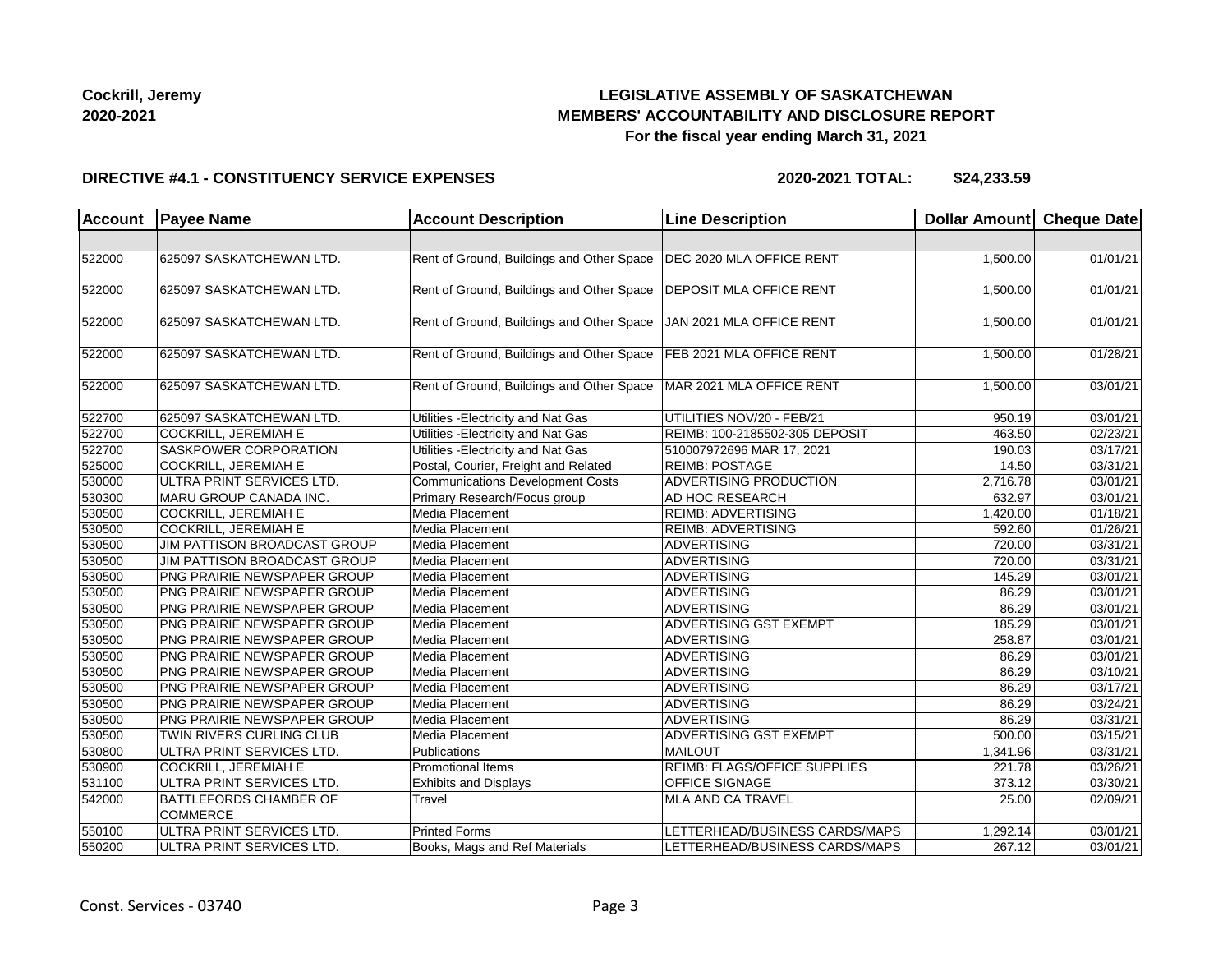## **LEGISLATIVE ASSEMBLY OF SASKATCHEWAN MEMBERS' ACCOUNTABILITY AND DISCLOSURE REPORT For the fiscal year ending March 31, 2021**

#### **DIRECTIVE #4.1 - CONSTITUENCY SERVICE EXPENSES**

**2020-2021 TOTAL: \$24,233.59**

| <b>Account</b> | <b>Payee Name</b>                   | <b>Account Description</b>           | <b>Line Description</b>             | Dollar Amount | <b>Cheque Date</b> |
|----------------|-------------------------------------|--------------------------------------|-------------------------------------|---------------|--------------------|
|                |                                     |                                      |                                     |               |                    |
| 555000         | <b>BEEPLUS WORKPLACE SOLUTIONS</b>  | <b>Other Material and Supplies</b>   | <b>OFFICE SUPPLIES GST EXEMPT</b>   | 36.00         | 02/01/21           |
| 555000         | <b>IBEEPLUS WORKPLACE SOLUTIONS</b> | Other Material and Supplies          | OFFICE SUPPLIES GST EXEMPT          | 29.56         | 02/01/21           |
| 555000         | <b>IBEEPLUS WORKPLACE SOLUTIONS</b> | <b>Other Material and Supplies</b>   | OFFICE SUPPLIES GST EXEMPT          | 21.16         | 02/05/21           |
| 555000         | BEEPLUS WORKPLACE SOLUTIONS         | Other Material and Supplies          | <b>OFFICE SUPPLIES</b>              | 62.81         | 02/16/21           |
| 555000         | BEEPLUS WORKPLACE SOLUTIONS         | <b>Other Material and Supplies</b>   | <b>OFFICE SUPPLIES</b>              | 474.50        | 02/17/21           |
| 555000         | BEEPLUS WORKPLACE SOLUTIONS         | <b>Other Material and Supplies</b>   | <b>OFFICE SUPPLIES</b>              | 638.32        | 03/01/21           |
| 555000         | <b>BEEPLUS WORKPLACE SOLUTIONS</b>  | Other Material and Supplies          | <b>OFFICE SUPPLIES</b>              | 336.41        | 03/01/21           |
| 555000         | BEEPLUS WORKPLACE SOLUTIONS         | <b>Other Material and Supplies</b>   | <b>OFFICE SUPPLIES</b>              | 57.19         | 03/10/21           |
| 555000         | <b>IBEEPLUS WORKPLACE SOLUTIONS</b> | <b>Other Material and Supplies</b>   | <b>OFFICE SUPPLIES</b>              | 357.57        | 03/30/21           |
| 555000         | <b>IBEEPLUS WORKPLACE SOLUTIONS</b> | Other Material and Supplies          | <b>OFFICE SUPPLIES</b>              | 89.67         | 03/31/21           |
| 555000         | <b>COCKRILL, JEREMIAH E</b>         | <b>Other Material and Supplies</b>   | <b>REIMB: FLAGS/OFFICE SUPPLIES</b> | 144.26        | 03/26/21           |
| 564600         | BRALIN TECHNOLOGY SOLUTIONS         | Computer Software - Exp              | <b>SOFTWARE</b>                     | 146.70        | 02/01/21           |
| 564600         | IBRALIN TECHNOLOGY SOLUTIONS        | Computer Software - Exp              | <b>SOFTWARE</b>                     | 146.70        | 02/01/21           |
| 564600         | BRALIN TECHNOLOGY SOLUTIONS         | Computer Software - Exp              | <b>SOFTWARE GST EXEMPT</b>          | 146.70        | 03/01/21           |
| 564600         | BRALIN TECHNOLOGY SOLUTIONS         | Computer Software - Exp              | <b>SOFTWARE SUBSCRIPTION GST</b>    | 146.70        | 03/23/21           |
|                |                                     |                                      | <b>EXEMPT</b>                       |               |                    |
| 565200         | COCKRILL, JEREMIAH E                | Office Furniture and Equipment - Exp | <b>REIMB: TV</b>                    | 264.17        | 03/26/21           |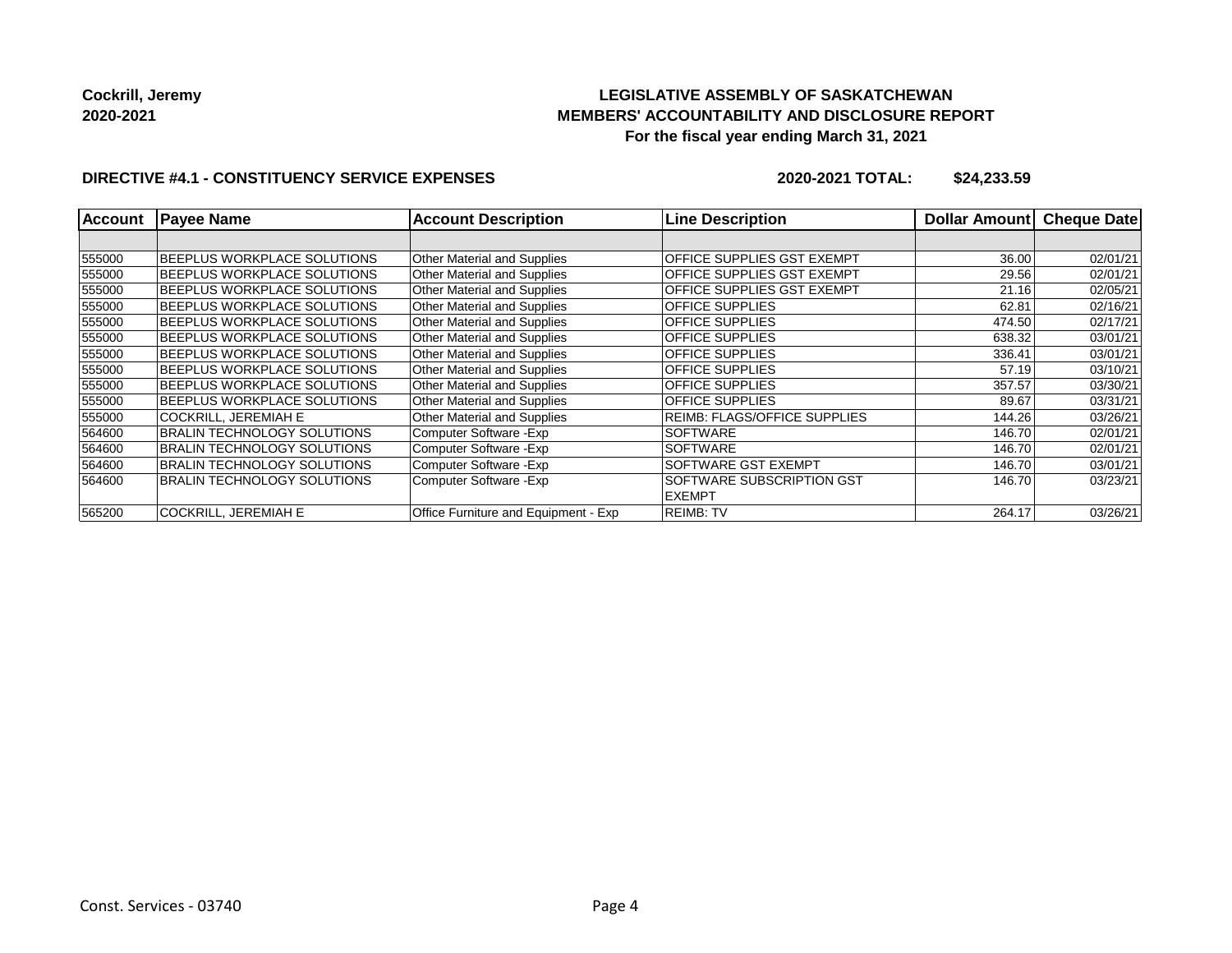## **LEGISLATIVE ASSEMBLY OF SASKATCHEWAN MEMBERS' ACCOUNTABILITY AND DISCLOSURE REPORT For the fiscal year ending March 31, 2021**

#### **DIRECTIVE #6 - CONSTITUENCY ASSISTANT EXPENSES**

**2020-2021 TOTAL: \$11,758.50**

| <b>Account</b> | <b>Payee Name</b>    | <b>Account Description</b>       | Dollar Amount | <b>Cheque Date</b> |
|----------------|----------------------|----------------------------------|---------------|--------------------|
|                |                      |                                  |               |                    |
| 514000         | <b>FESER, GAIL D</b> | Casual/Term                      | 1,059.38      | 02/17/21           |
| 514000         | FESER, GAIL D        | Casual/Term                      | 1,619.33      | 03/03/21           |
| 514000         | <b>FESER, GAIL D</b> | Casual/Term                      | 1.634.47      | 03/17/21           |
| 514000         | <b>FESER, GAILD</b>  | Casual/Term                      | 1,604.20      | 03/30/21           |
| 514000         | FESER. GAIL D        | Casual/Term                      | 423.75        | 04/09/21           |
| 514000         | KNIBBS, SUSAN L      | Casual/Term                      | 377.75        | 01/06/21           |
| 514000         | KNIBBS. SUSAN L      | Casual/Term                      | 1.240.99      | 01/20/21           |
| 514000         | KNIBBS, SUSAN L      | Casual/Term                      | 696.16        | 02/03/21           |
| 514000         | KNIBBS. SUSAN L      | Casual/Term                      | 786.97        | 02/17/21           |
| 514000         | KNIBBS, SUSAN L      | Casual/Term                      | 726.43        | 03/03/21           |
| 514000         | KNIBBS. SUSAN L      | Casual/Term                      | 696.16        | 03/17/21           |
| 514000         | KNIBBS, SUSAN L      | Casual/Term                      | 681.03        | 03/30/21           |
| 514000         | KNIBBS, SUSAN L      | Casual/Term                      | 211.88        | 04/09/21           |
| 519900         | None (Default)       | Change in Y/E Accrued Empl Leave | 0.00          | 04/14/21           |
|                |                      | Entitlements                     |               |                    |